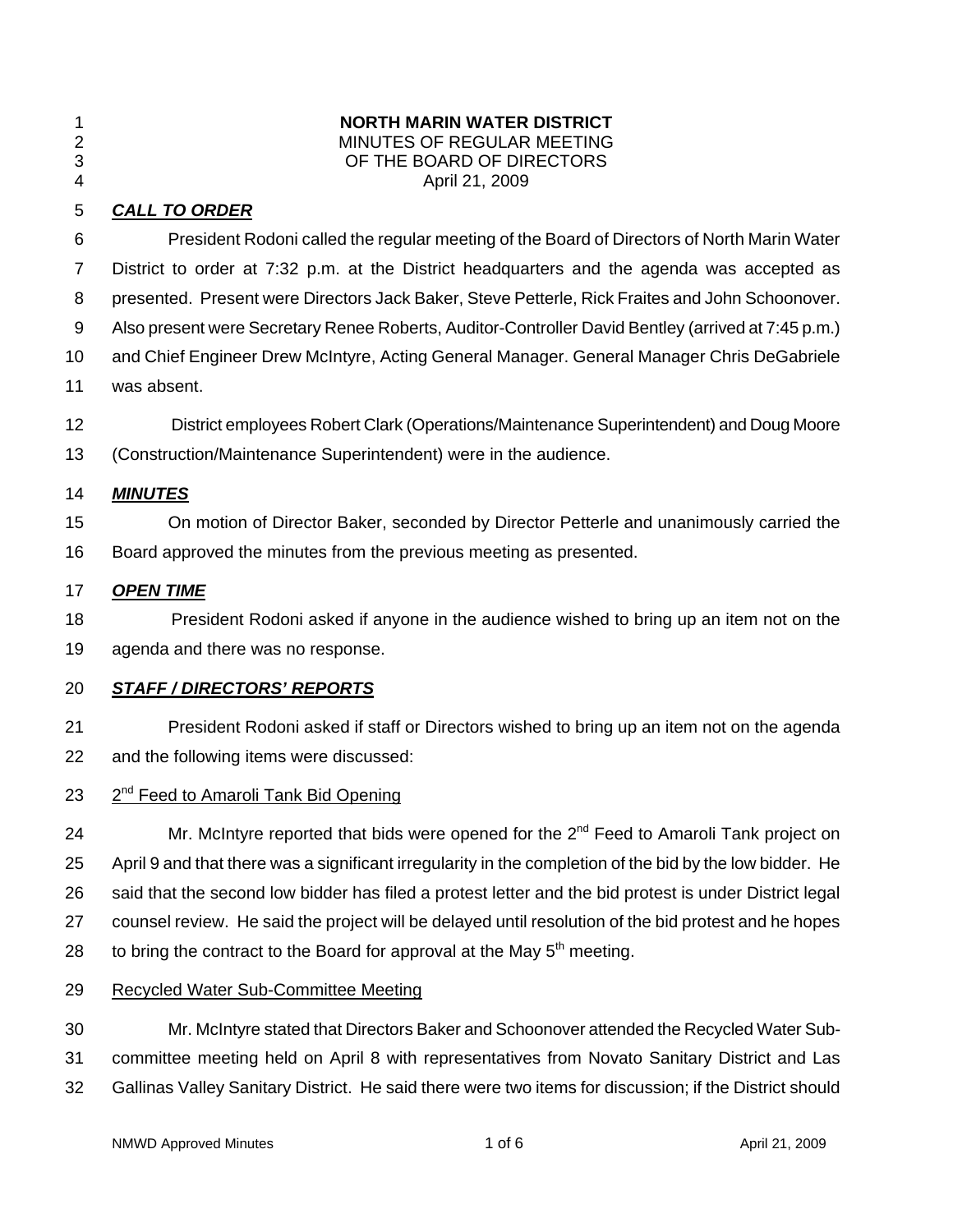1 continue to participate with North Bay Water Reuse Authority (NBWRA) after the environmental 2 clearance Phase when the MOU terminates; and what level of involvement the District will have with 3 the NBWRA in the future. He said the NBWRA has funding through the environmental phase of 4 the project and expects the Draft EIR to be released in early May. He said that there is discussion 5 among the NBWRA members about continued funding for lobbying for appropriation of Federal and 6 state grant monies.

### 7 SCWA Workshop

8 Mr. McIntyre reported that he attended a Sonoma County Water Supply workshop held on 9 April 13 wherein Agency staff presented an overview of the entire water system and the challenges 10 facing the Agency. He said Agency staff developed twelve recommended strategies for moving 11 forward which will be included in the strategic plan expected to be presented to the Agency within 12 six months.

#### 13 Customer Letter Re: Notice of Proposed Rate Increase and Water Use Restrictions

14 Mr. McIntyre reported that the customer notification letter was mailed April 9 and some initial 15 comments have been received. He said that eleven written correspondence and emails addressed 16 the rate increase (one in support of the proposed increase); and the bulk of the phone calls 17 (approximately 75) were related to water use restrictions. He said these customers feel they are 18 already using a minimal amount of water and are interpreting the notice that they have to cut back 19 water usage another 15%. He said that Mr. Grisso has outreached to these customers to explain 20 the intent of the Emergency Water Conservation Ordinance.

21 Director Rodoni said there should be a clear message of the number of gallons per day that 22 customers should be using.

23 Mr. McIntyre said that it is expected that staff will return to the Board to approve Phase 2 of 24 the water waste restrictions and that will be an opportunity to consider revising the wording.

25 Director Fraites said that there needs to be a way to create equity in the water restrictions 26 and rate increases and that staff should look at other areas of the country that have gone through 27 this for suggestions. He said people are already being very conservative with their water use and 28 that the District is asking for another 15%.

29 There was discussion on ways to make the message clearer to customers.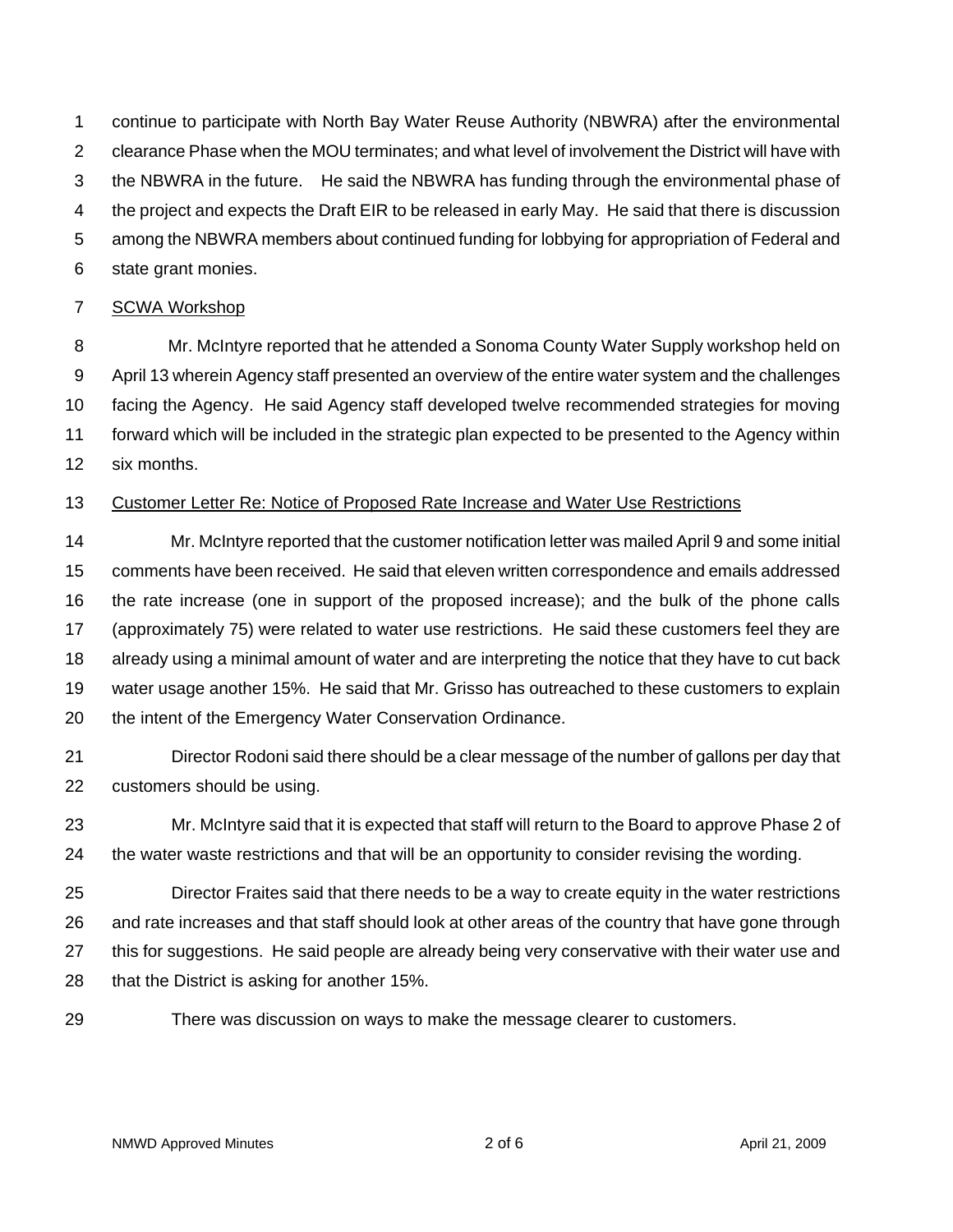### 1 Assembly Member Jared Huffman's Annual Environmental Breakfast

2 Director Fraites stated that he attended Assembly Member Jared Huffman's annual 3 environmental breakfast on April  $15<sup>th</sup>$  and gave a brief report.

#### 4 Novato Clean and Green Day

5 **Director Rodoni stated that April 25<sup>th</sup> is Novato Clean and Green Day and to meet in the** 6 District parking lot at 9 a.m.

### 7 *MONTHLY PROGRESS REPORT W/QUARTERLY CUSTOMER SERVICE QUESTIONNAIRE*

8 Mr. McIntyre reported that water production was down in both Novato (-27%) and West 9 Marin (-8%) compared to the previous year. He said that Stafford Treatment Plant is not operating 10 at this time as water is being stored in Stafford Lake for use during peak summer months but the 11 plant is in stand-by mode ready for start-up. He reported that Stafford Lake storage is 1,341 MG 12 which is similar to last year. In Oceana Marin flow was similar to last fiscal year and noted that 13 there was no discharge to the irrigation field during March because the treatment and storage pond 14 levels are low. Mr. McIntyre advised that there are a couple of ongoing developer projects and that 15 District crews are installing sample stations and expanding recycled water to Novato Fire 16 Production District Station No. 2 as part of approved District projects. In Safety and Liability, there 17 have been 32 days with no lost time accident or injury and that in Water Conservation, activity 18 continues in the high efficiency toilets and washing machine rebates. In the summary of complaints 19 and service orders, complaints were down 34% from last year.

20 Mr. Bentley presented the Monthly Report of Investments and said that at the end of March, 21 \$8.7M was in the bank and he included a chart of the 10-year history of District cash balance. He 22 said the cash balance peaked in 2000 at \$19,268,702 and expects that it will fall below \$7M this 23 year.

### 24 *QUARTERLY FINANCIAL STATEMENT*

25 Mr. Bentley said that through the first nine months of the fiscal year, the District collected 26 74% of the budgeted revenue and expended 66% of budgeted expenditures; 59% of the 27 Improvement Projects Budget was expended this fiscal year to date. He said the two major projects 28 accounting for the expenditures are the Stafford Lake Outlet Tower and Palmer Drive Tank.

29 In Novato, Mr. Bentley reported that consumption is down 4% this year compared to last 30 year. He said the last 10 years have seen a reduction in water use even though Novato has grown 31 by 11%. Production is down 4% and the District won't make its annual sales goal; however, 32 revenue is up 6% due to the 11% rate increase that began in September. He advised that a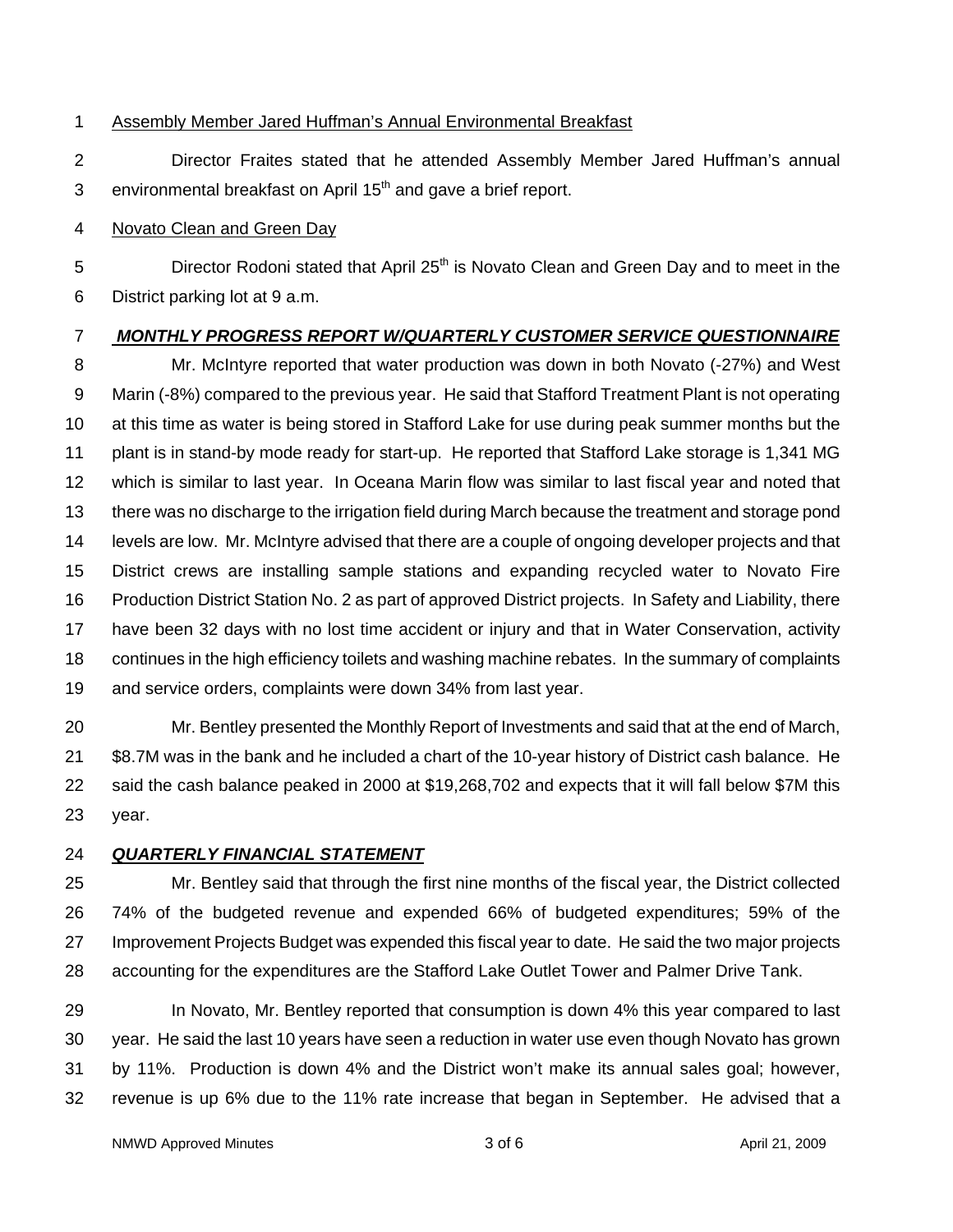1 proposed rate increase is scheduled to begin June 1 and the billing system will be revised so that 2 the rates will be pro-rated using the old and new rates. He said that 117M gallons of water has 3 backfed into Stafford Lake and will be resold to Marin Municipal Water District. \$3.8M of Novato 4 Improvement Projects Budget has been expended and cash balance has decreased by \$1.8M. He 5 said it is anticipated that additional connection fees will come in before June 30 and that BioMarin is 6 planning on an expansion that will require \$900,000 in connection fees. The recycled water 7 operation has \$91,000 in the bank and we hope to secure the Integrated Regional Water 8 Management Plan Grant before June 19 when debt service is due.

9 Mr. Bentley reported that water consumption is up in West Marin. Revenue is up due to the 10 9% rate increase and expenditures are down. He said the West Marin Water has paid back 11 \$150,000 to Novato this fiscal year and now owes \$449,000.

12 Mr. Bentley said that Oceana Marin revenue is up 1% and expenses are lower than last 13 year. He said the cash balance is \$192,000.

### 14 *ACTION CALENDAR*

## 15 *APPROVE: 2009 VEHICLE AUCTION REPORT*

16 Mr. Clark presented the list of surplus equipment scheduled for auction and offered an 17 explanation of the outcome of last year's auction. He said that last year, four vehicles were sent to 18 the Nation Wide Auction System for auction; all four sold, but the District was never paid. He said 19 that the company has gone out of business and the District is trying to recoup the money.

20 He said that in researching options to dispose of the surplus equipment, it was determined 21 that Craigslist and  $1<sup>st</sup>$  Capitol Auction (used by the County of Marin) would be the best option.

22 On motion of Director Petterle and seconded by Director Baker, the Board unanimously 23 authorized the General Manager to enter into a sales contract with an individual or  $1<sup>st</sup>$  Capitol 24 Auction to dispose of the surplus vehicles.

## 25 *INFORMATION ITEMS*

# 26 *INITIAL REVIEW – FY 10 PROPOSED EQUIPMENT BUDGET*

27 Mr. Bentley reviewed the FY 10 Proposed Equipment Budget and stated that this is the first 28 of three reviews before Board approval. He said the equipment budget totals \$281,000, down 9% 29 from last year's budget. He said that the General Manager directed that all costs be held to FY 09 30 levels with the exception of water. He also presented a chart showing ten year's of equipment 31 purchases history, a plan for purchase of new computers and the five-year vehicle and equipment 32 replacement plan. Mr. Bentley asked the Board to forward any comments they may have to him.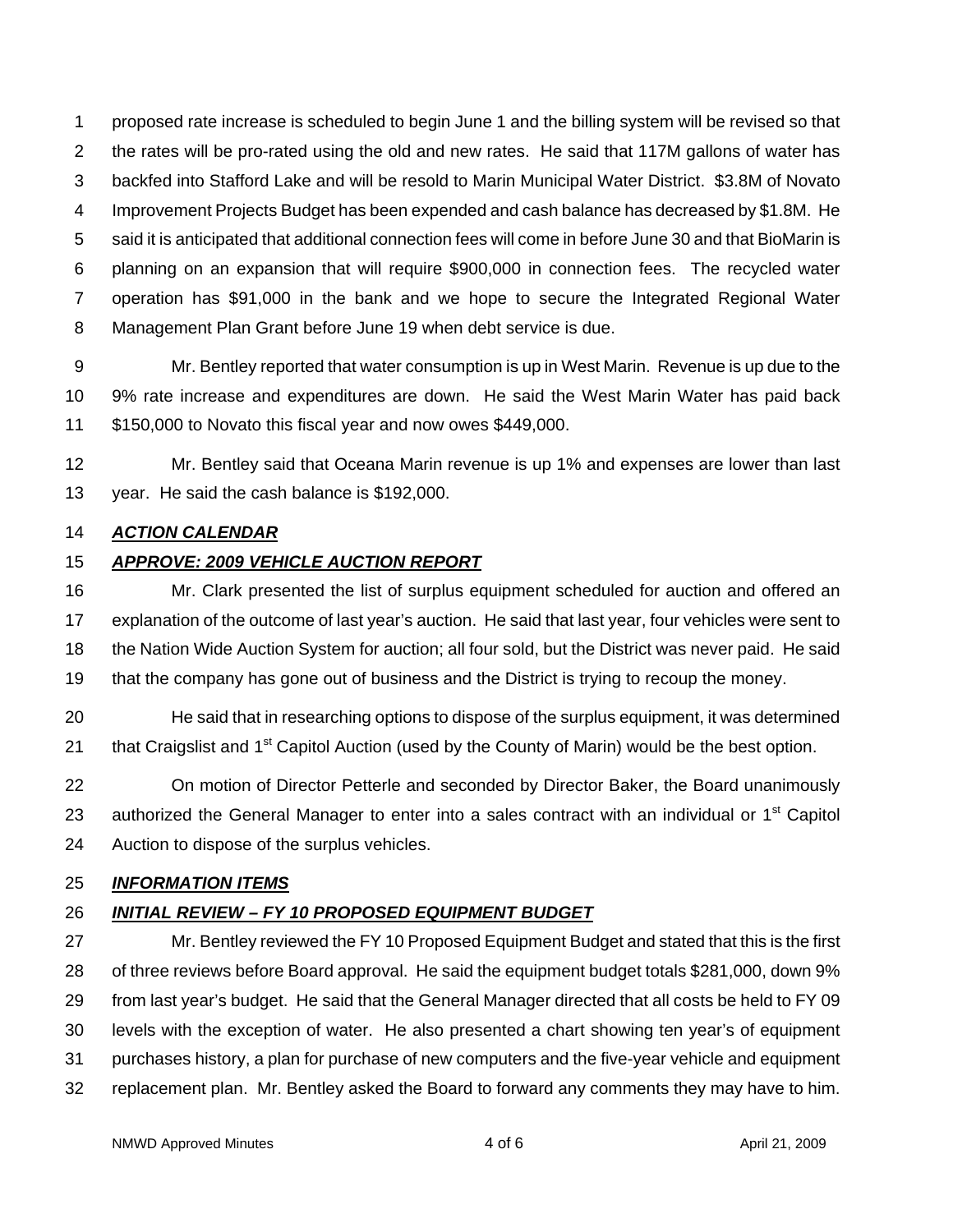## 1 *INITIAL REVIEW - FY 10 IMPROVEMENT PROJECTS BUDGET*

2 Mr. Bentley presented the FY 10 Improvement Projects Budget for the Board's initial review. 3 He said that a comprehensive 2-year plan has been developed and the major projects scheduled 4 are: Zone A Pipeline to Ignacio Area, STP Solar Panel Design/Build, Crest Tank #2, Water 5 Conservation, and an OM Sewer Line Replacement. He said that the solar project is the largest 6 project at \$4M over two years but will be financed with a loan if the project is determined to be cost-7 effective. He advised that funds for the cross-country sewer line replacement project will hopefully 8 be provided through Federal/State grant and/or stimulus funding.

## 9 *CONSUMER CONFIDENCE REPORT - NOVATO WATER AND WEST MARIN WATER*

## 10 Mr. Clark reviewed the Consumer Confidence Reports for Novato Water and West Marin.

### 11 *WAC TAC MEETING – APRIL 20, 2009*

12 Mr. McIntyre stated that he and Director Rodoni attended a hastily scheduled WAC meeting 13 to draft an appropriate response to the recent Order by the State Water Board that addresses 14 SCWA's petition to approve reductions and water releases out of Lake Mendocino. He said the 15 Order allowed the Water Agency to immediately start reducing flows to keep storage in Lake 16 Mendocino; however, there are provisions in the Order that the contractors take issue with. He 17 advised that the State Water Board will have a public hearing on May 6 and the cut-off for any 18 response to the Order is Friday, April 24. Mr. McIntyre said that the version of the draft response 19 letter that was included in the Board agenda packet has been replaced with a newer version at the 20 start of tonight's meeting. Mr. McIntyre discussed the three key issues and requests as stated in 21 the WAC response letter.

22 Mr. McIntyre stated that the letter, with final comments, will be emailed to all WAC officials 23 for any final comments before the letter is executed and mailed by chair of the WAC before Friday, 24 April 24. He noted that Mr. DeGabriele and District legal counsel, Robert Maddow, have reviewed 25 the letter and the most recent version reflects changes suggested by Mr. Maddow.

### 26 *MISCELLANEOUS*

27 The Board received the following miscellaneous information: Disbursements, Rate 28 Schedule cards, and USPS Address Update Service. The Board also received the following news 29 articles: A boost for recycled water, Hearing set for 25 percent water rate, New location for solar 30 array a win, Solar panels to go near golf course, Santa Rosa official hired as city manager, Close to 31 Home: A new kind of drought, City to impose water rationing, Proposed 25 percent water increase 32 a lie, Summit highlights local water dilemmas, NMWD supervisor honored at conference.